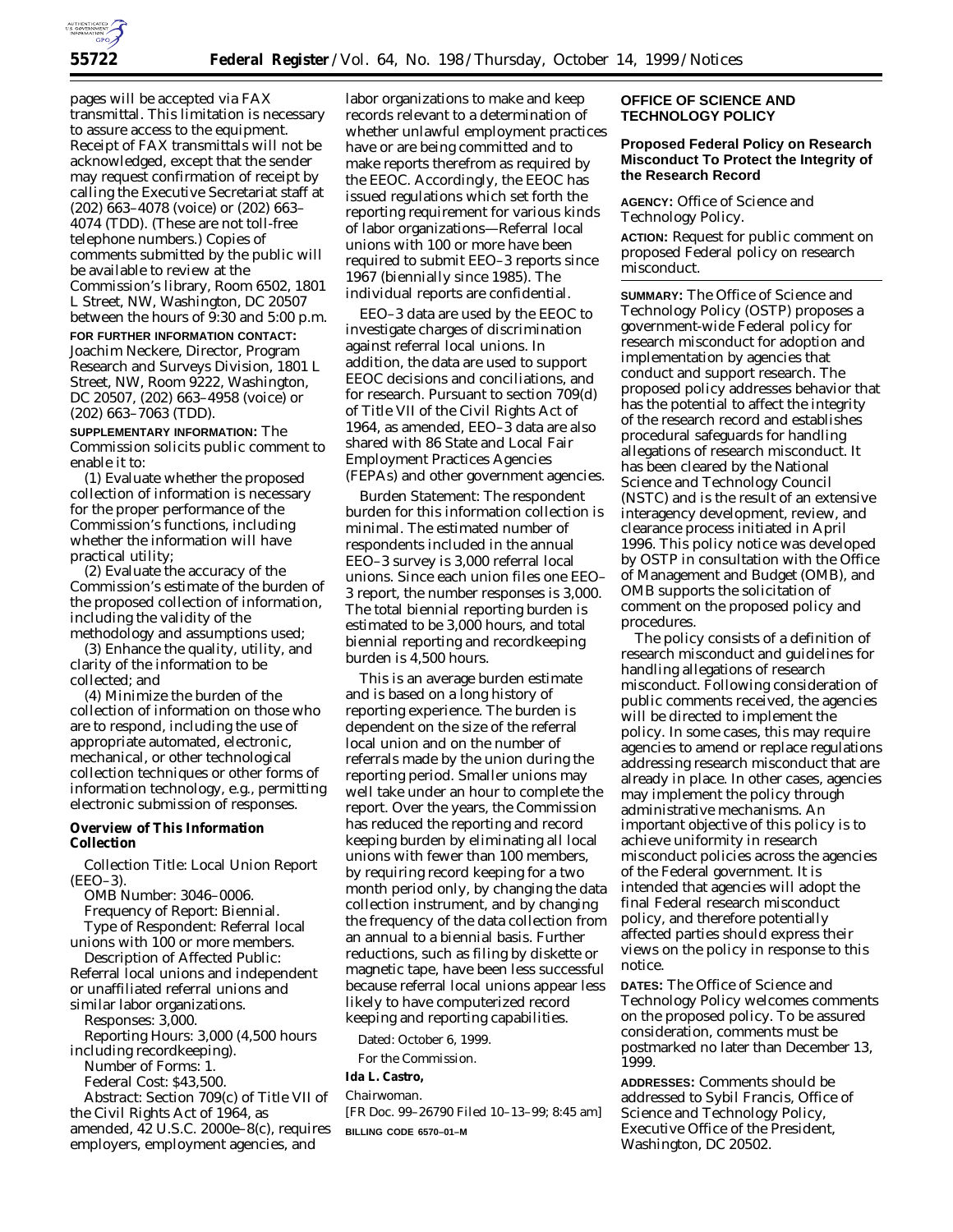**FOR FURTHER INFORMATION CONTACT:** Sybil Francis, Office of Science and Technology Policy, Executive Office of the President, Washington, DC 20502. Tel: 202–456–6040; Fax: 202–456–6027;

e-mail: sfrancis@ostp.eop.gov. **SUPPLEMENTARY INFORMATION:** Advances in science and engineering depend on the reliability of the research record, as do the benefits associated with them in areas such as health and national security. Sustained public trust in the scientific enterprise also requires confidence in the research record and in the processes involved in its ongoing development.

It is for these reasons, and in the interest of ensuring uniformity in Federal agency policies addressed to behaviors that might affect the integrity of the research record, that the NSTC initiated discussions regarding the development of a government-wide research misconduct policy in April 1996. Since then, the proposed policy has undergone extensive agency review and clearance at a number of levels. The NSTC's Research Integrity Panel (RIP), comprised of representatives from the major research agencies developed the first draft of the policy. It was tasked by the NSTC to propose a definition of research misconduct and to develop guidelines for responding to allegations of research misconduct. The RIP forwarded its report and recommendations to the NSTC Committee on Science in December 1996, which broadened review of the policy to additional agencies, subjecting it to further analysis. The full NSTC approved the proposed policy in May 1999, clearing the way for this notice of proposed policy. The notice was developed by OSTP in consultation with OMB, and OMB supports the solicitation of comment on the proposed policy and procedures.

The proposed policy defines the scope of the Federal government's interest in the accuracy and reliability of the research record and the processes involved in its development. It consists of a definition of research misconduct and establishes basic guidelines for responding to allegations of research misconduct, including procedural safeguards. An important objective of this policy is to achieve uniformity across the Federal agencies in the definition of research misconduct they use and consistency in their processes for responding to allegations of research misconduct. It is expected that the final policy will apply to all research funded by the Federal agencies, including intramural research conducted by the Federal agencies, research conducted or

managed by contractors, and research performed at universities. Commentators are invited to express their views on the proposed policy and on the premise that a uniform government-wide policy is a desirable goal.

Following consideration of public comments received, agencies will be directed to implement the policy. In some cases, this may require agencies to amend or replace extant regulations addressing research misconduct. In other cases, agencies may need to put new regulations in place or implement the policy through administrative mechanisms.

The proposed policy addresses behavior subject to administrative action and applies only to research misconduct as defined in the policy. It does not supersede government policies or procedures for addressing other matters, such as the unethical treatment of human research subjects or mistreatment of laboratory animals used in research, nor does it supersede criminal or civil law. It does not limit agency or institutional policies and prerogatives in addressing other forms of misconduct, including those that might occur in the course of conducting research, including the misuse of public funds. Agencies will address these other issues as authorized by law and as appropriate to their missions and objectives.

#### **Proposed Policy**

The proposed policy consists of the following:

#### **I. Research Misconduct Defined**

Research1 misconduct is defined as fabrication, falsification, or plagiarism in proposing, performing, or reviewing research, or in reporting research results.

• *Fabrication* is making up results and recording or reporting them.

• *Falsification* is manipulating research materials, equipment, or processes, or changing or omitting data or results such that the research is not accurately represented in the research record.2

• *Plagiarism* is the appropriation of another person's ideas, processes, results, or words without giving appropriate credit, including those

obtained through confidential review of others' research proposals and manuscripts.

• Research misconduct does not include honest error or honest differences of opinion.

# **II. Findings of Research Misconduct**

A finding of research misconduct requires that:

• There be a significant departure from accepted practices of the scientific community for maintaining the integrity of the research record;

• The misconduct be committed intentionally, or knowingly, or in reckless disregard of accepted practices; and

• The allegation be proven by a preponderance of evidence.

### **III. Responsibilities of Federal Agencies and Research Institutions** 3

Agencies and research institutions are partners who share responsibility for the integrity of the research process. Federal agencies have ultimate oversight authority for Federally funded research, but research institutions bear primary responsibility for prevention and detection of research misconduct, and for the inquiry, investigation, and adjudication of allegations of research misconduct.

• *Agency Policies and Procedures.* Agency policies and procedures with regard to both their intramural as well as their extramural programs must conform to those outlined in this document.

• *Agency Referral to Research Institution.* In most cases, agencies will rely on the researcher's home institution to respond to allegations of research misconduct.

• Agencies will therefore usually direct allegations of research misconduct made directly to them to the appropriate research institution. A Federal agency may elect not to defer to the research institution if it determines the institution is not prepared to handle the allegation in a manner consistent with the definition of research misconduct and procedures outlined herein; if Federal agency involvement is needed to protect the Federal

<sup>1</sup>Research, as defined herein, includes all basic, applied, and demonstration research in all fields of science, engineering, and mathematics.

<sup>2</sup>The research record is defined as the record of data or results that embody the facts resulting fromscientific inquiry, and includes, for example, laboratory records, both physical and electronic, research proposals, progress reports, abstracts, theses, oral presentations, internal reports, and journal articles.

 $^{\rm 3}$  This includes all organizations receiving Federal research funds, including, for example, colleges and universities, intramural Federal research laboratories, Federally funded research and development centers, national user facilities, industrial laboratories, or other research institutes. Independent researchers and small research institutions are covered by this policy but it is understood that they may not have the institutional structures in place to meet the full range of responsibilities outlined in this policy. Under such circumstances the agency may elect not to defer the investigations to the small research institution or independent researcher.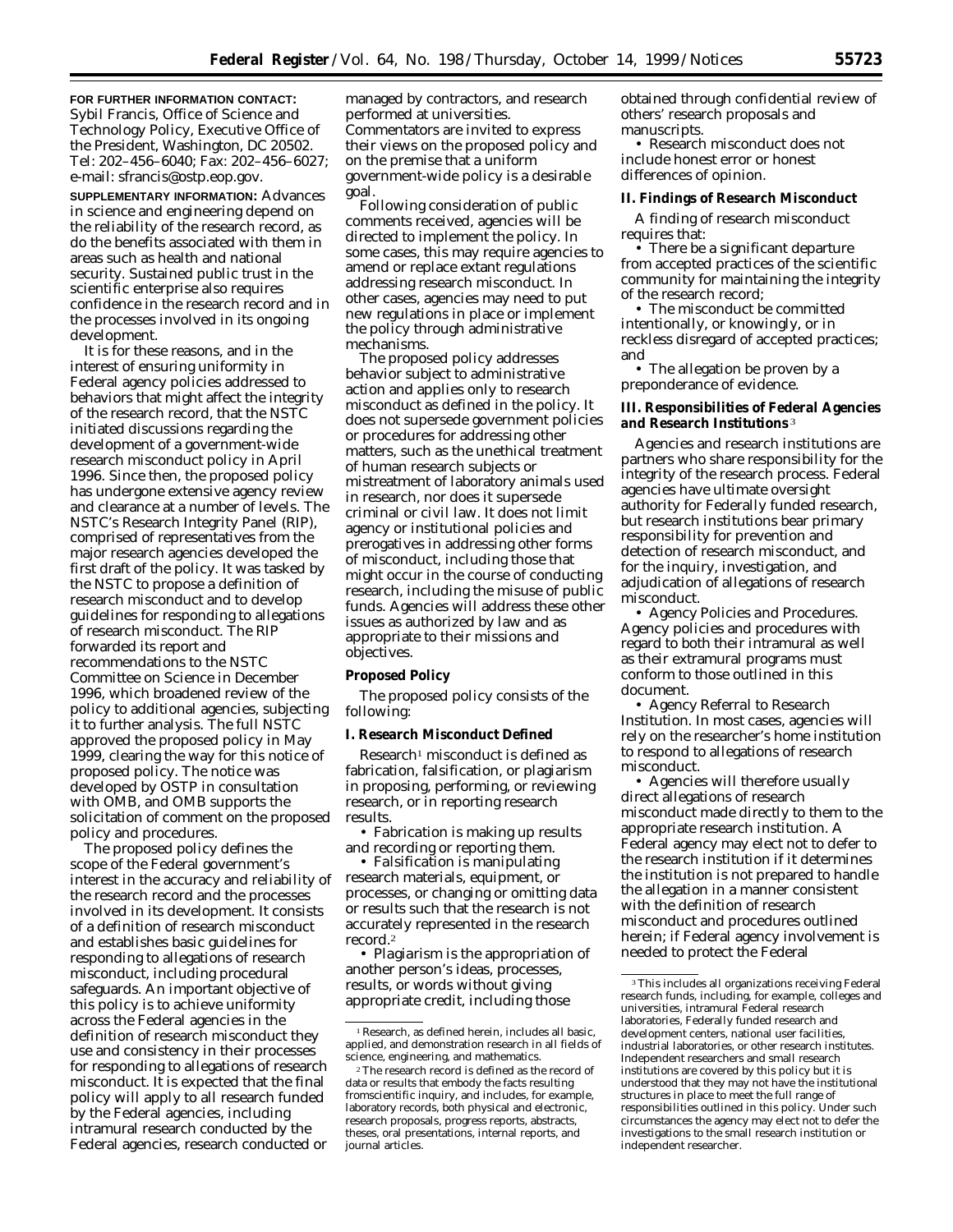government's or the public's interest, including the necessity to ensure public health and safety; or if the allegation involves an individual or an entity of sufficiently small size that it cannot reasonably conduct the investigation itself. At any time, the Federal agency may proceed with its own inquiry or investigation.

• *Multiple Phases of the Investigation.* An agency's or research institution's response to an allegation of research misconduct will usually consist of several phases, including an *inquiry* to determine if the allegation has substance and if an investigation is warranted; and an *investigation,* the formal examination and evaluation of the relevant facts leading either to dismissal of the case or a recommendation for a finding of research misconduct. If an investigation results in a recommendation for a finding of misconduct, an adjudication phase follows whereby the recommendations are reviewed and appropriate action determined. The subject of the allegation may also *appeal* a Federal agency finding of research misconduct.

• *Separation of Phases.* Adjudication decisions are separated organizationally from the agency's or research institution's inquiry and investigation processes. Any appeals process should likewise be separated organizationally from the inquiry or investigation.

• *Institutional Notification of the Agency.* When research institutions receive allegations of research misconduct, they will notify the relevant responsible agency (or agencies in some cases) of the allegation upon completion of an inquiry, if (1) the allegation involves Federally funded research (or an application for Federal funding) and meets the Federal definition of research misconduct given above, and (2) there is sufficient evidence to proceed to an investigation. Research institutions will keep the agency informed of the progress of the investigation, its outcome, and any actions taken. Upon completion of the investigation, the research institution will forward to the agency a report of the case and recommendations for its disposition.

• *Other Reasons to Notify the Agency.* At any time during an inquiry or investigation, the institution will notify the Federal agency if public health or safety is at risk; if agency resources or interests are threatened; if research activities should be suspended; if there is reasonable indication of possible violations of civil or criminal law; if Federal action is required to protect the interests of those involved in the

investigation; if the research institution believes the inquiry or investigation may be made public prematurely so that appropriate steps can be taken to safeguard evidence and protect the rights of those involved; or if the scientific community or public should be informed.

• *Agency Follow-up to Institutional Action.* The agency will review the findings and any corrective actions taken by the research institution, take additional investigative steps if necessary, and determine what actions may be required to protect the government's interests. Upon completion of its review, the agency will take appropriate administrative action in accordance with applicable laws or regulations. When the agency has made a final determination and has closed a case, it will notify the subject of the allegation and the involved institution of the disposition of the case.

• *When more than one agency is involved.* A lead agency should be designated to coordinate responses to allegations of research misconduct when more than one agency is involved in funding activities relevant to the allegation. In cases where the sanction is less than government-wide suspension or debarment, agencies may implement their own administrative actions in accordance with established agency and contractual procedures.

## **IV. Guidelines for Fair and Timely Procedures**

The following guidelines are provided to assist agencies and research institutions in developing fair and timely procedures for responding to allegations of research misconduct. Implementation of these guidelines should provide safeguards for subjects of allegations as well as for informants. Fair and timely procedures include the following:

• *Safeguards for Informants.* Safeguards for informants give individuals the confidence that they can bring good faith allegations of research misconduct to the attention of appropriate authorities or serve as informants to an investigation without suffering retribution;

• *Safeguards for the Subject of the Allegation.* Safeguards for the subjects of allegations give individuals the confidence that their rights are protected and that the mere filing of an allegation of research misconduct against them will not bring their research to a halt or be the basis for other disciplinary or adverse action absent other compelling reasons. Other safeguards include timely written notification of the subject regarding

substantive allegations made against him or her; a description of all such allegations; and the opportunity to respond to allegations and to the evidence and findings upon which they are based.

• *Objectivity and Expertise.* The selection of individuals to review allegations and conduct investigations who have appropriate expertise and have no unresolved conflicts of interests, helps to ensure fairness throughout all phases of the process;

• *Timeliness.* Reasonable time limits for the conduct of the inquiry, investigation, adjudication, and appeal phases, with allowances for extensions where appropriate, provide confidence that the process will be well-managed; and

• *Confidentiality During Inquiry and Investigation.* To the extent possible consistent with a fair investigation and as allowed by law, knowledge about the identity of subjects and informants is limited to those who need to know. Records maintained by the agency during the course of responding to an allegation of research misconduct should be exempt from disclosure under the Freedom of Information Act to the extent permitted by law and regulation.

### **V. Actions**

• *Seriousness of the Misconduct.* In deciding what administrative actions are appropriate, the agency should consider the seriousness of the misconduct, including whether the misconduct was intentional or reckless; was an isolated event or part of a pattern; had significant impact on the research record; and had significant impact on other researchers or institutions.

• *Administrative Actions.* Administrative actions available include, but are not limited to, letters of reprimand; the imposition of special certification or assurance requirements to ensure compliance with applicable regulations or terms of an award; suspension or termination of an active award; or suspension and debarment in accordance with the government-wide rule on nonprocurement suspension and debarment, Subpart 9.4 of the Federal Acquisition Regulation. In the event of suspension or debarment, the information is made publicly available through the List of Parties Excluded from Federal Procurement and Nonprocurement Programs maintained by the U.S. General Services Administration.

• *In Case of Criminal Violations.* If the funding agency believes that criminal violations may have occurred,